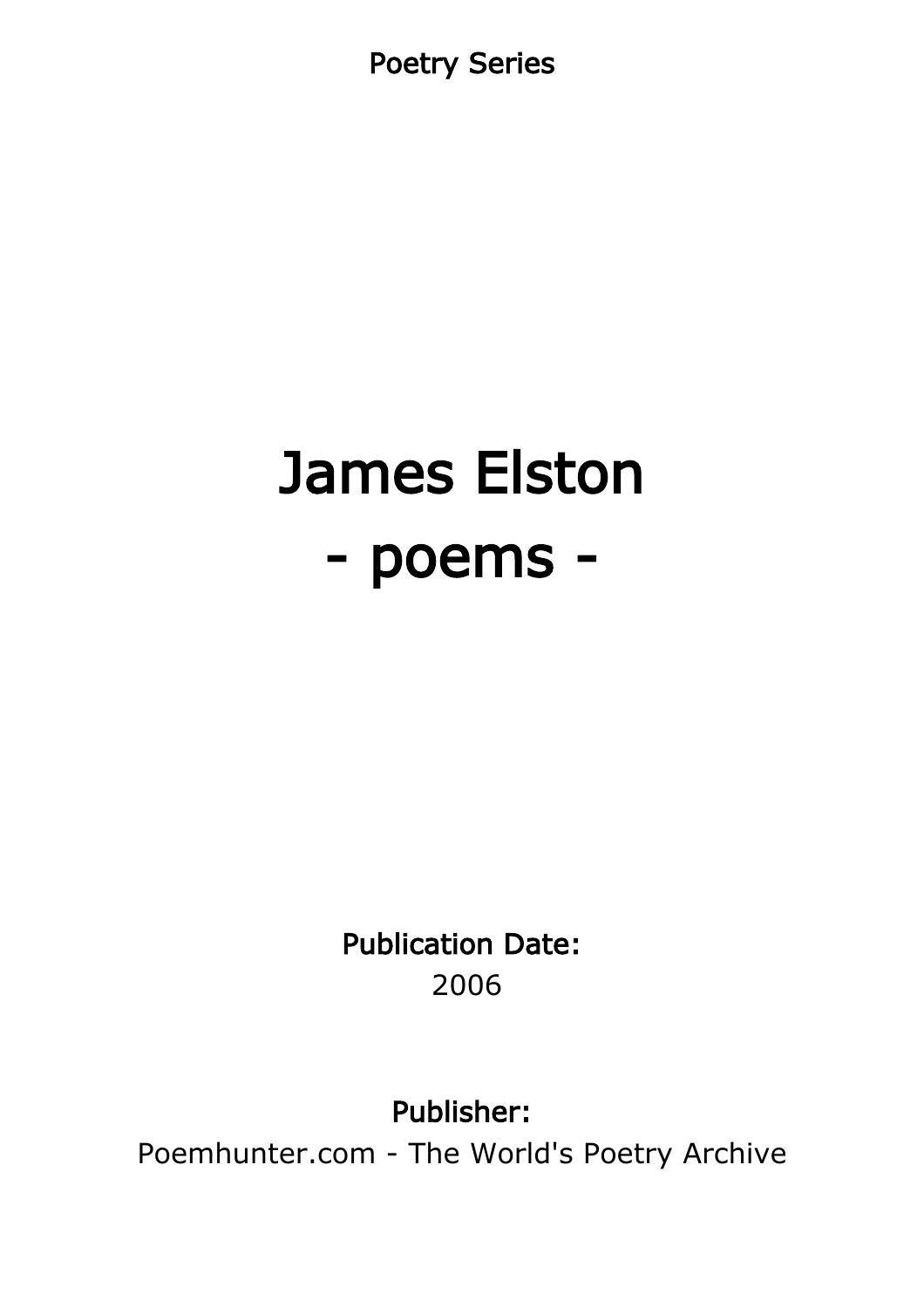# James Elston(1 December 1984)

I don't consider myself a poet, just someone who can rhyme words. I am married and have 4 kids. I am currently going to school.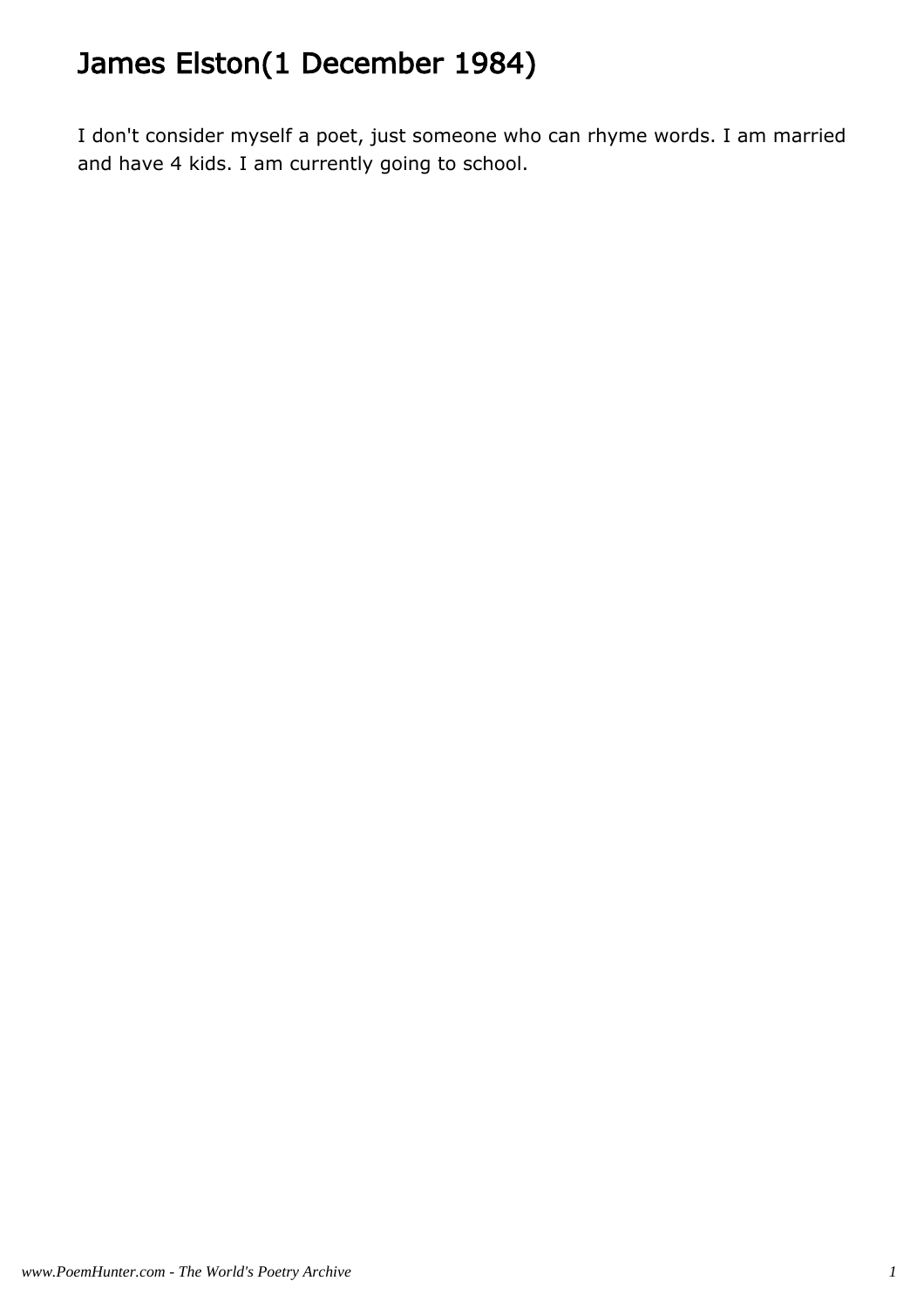# Beautiful

It's like the rainbow left behind After an early after rain shower It's the warmth you feel From the early morning sun It's like seeing a sunset With someone you love As you walk along the beach Holding each others hands It's like looking at the mountians When their tops have fresh snow It's like staring at the dolphins As they swim along side your boat It's like staring at the sky And pointing out constellations Then making a wish As a star shoots across the sky These things are very beautiful But one thing is for sure They will never compare to you The most beautiful thing of all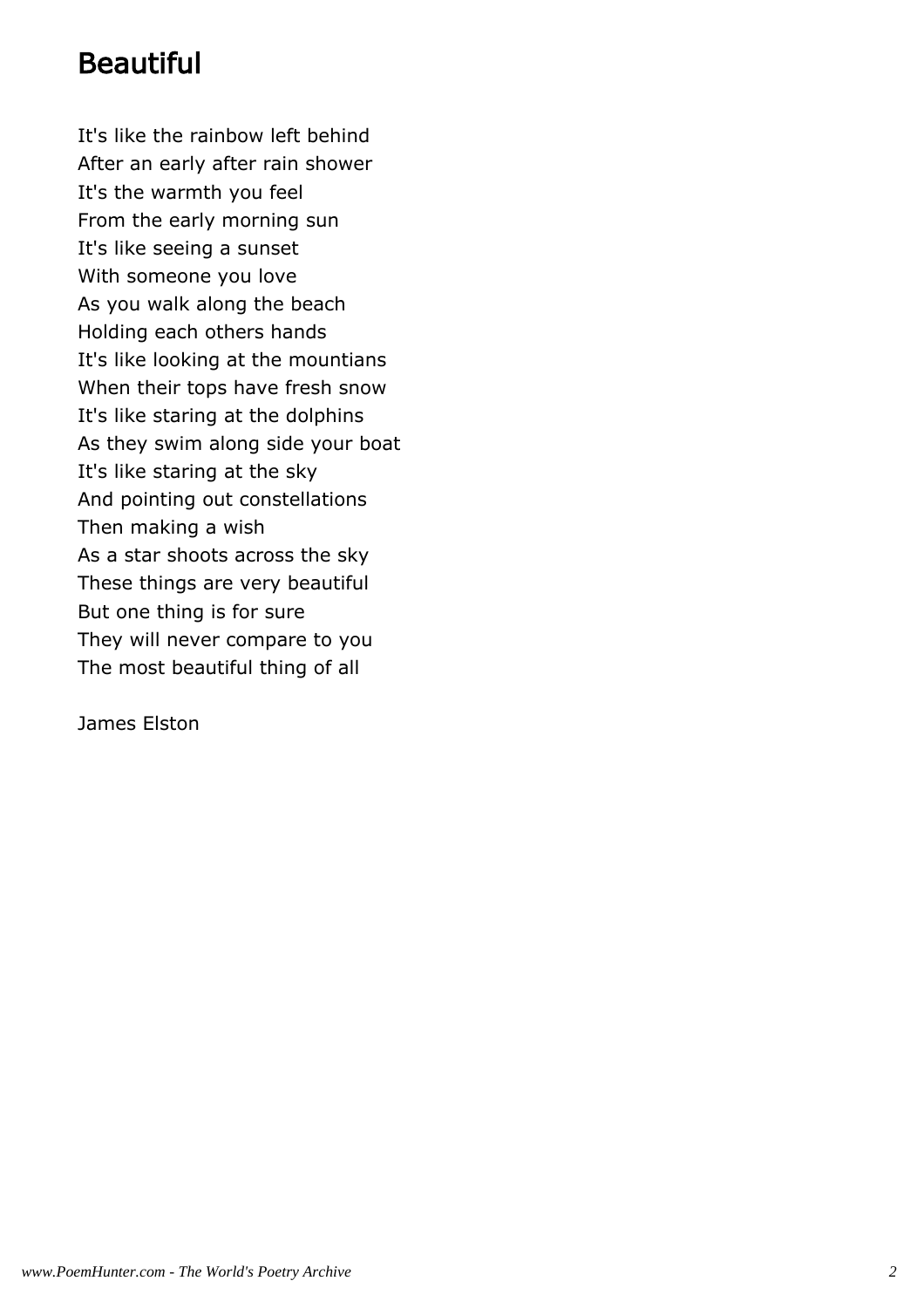#### Depression

Being depressed is a very sad thing I wish it on no one this sadness I feel I would be okay if you were by my side But you not and I wonder how can I carry on inside Others tell me I need to be strong But would they say that if they felt what I do My chest has a hole in it, empty it is My heart is not there to fill the void I feel like a crime has been committed No one can hurt this much without it being so "I have got to be strong" There is that stupid saying again If I hear one more person tell me that I am going to snap Being depressed can be caused by many things This is a case of my life being stolen from me Being depressed is a very sad thing I wish it on no one not even me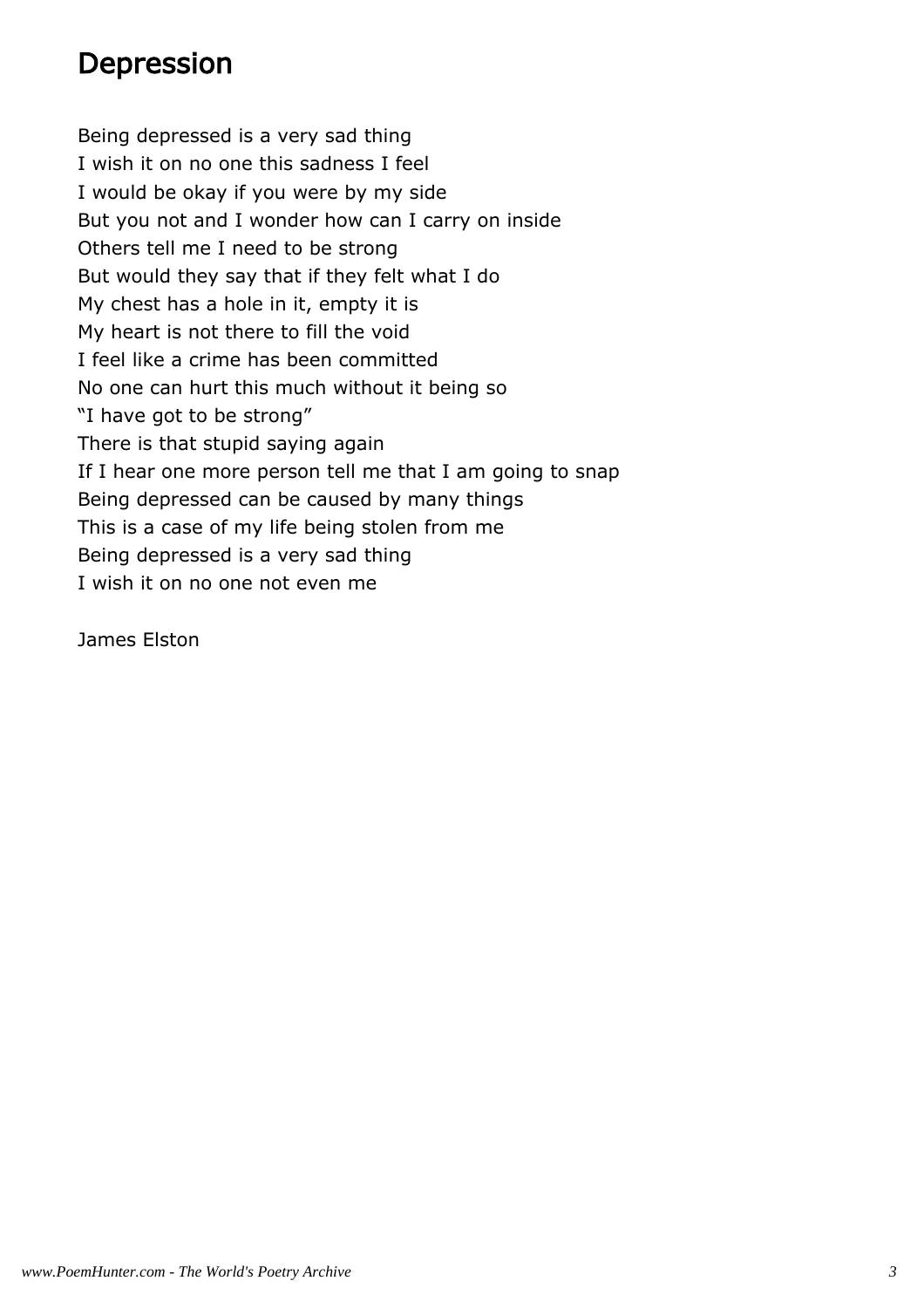# Emotions

I feel happyiness and full of life, When I am with you I feel pain, sadness, and sorrow When we are apart I feel cheerful, full of rejoice When you succeed I cry tears and am full of rage When you are hurt Most importantly though I feel full of love Through good times and bad Til death do us part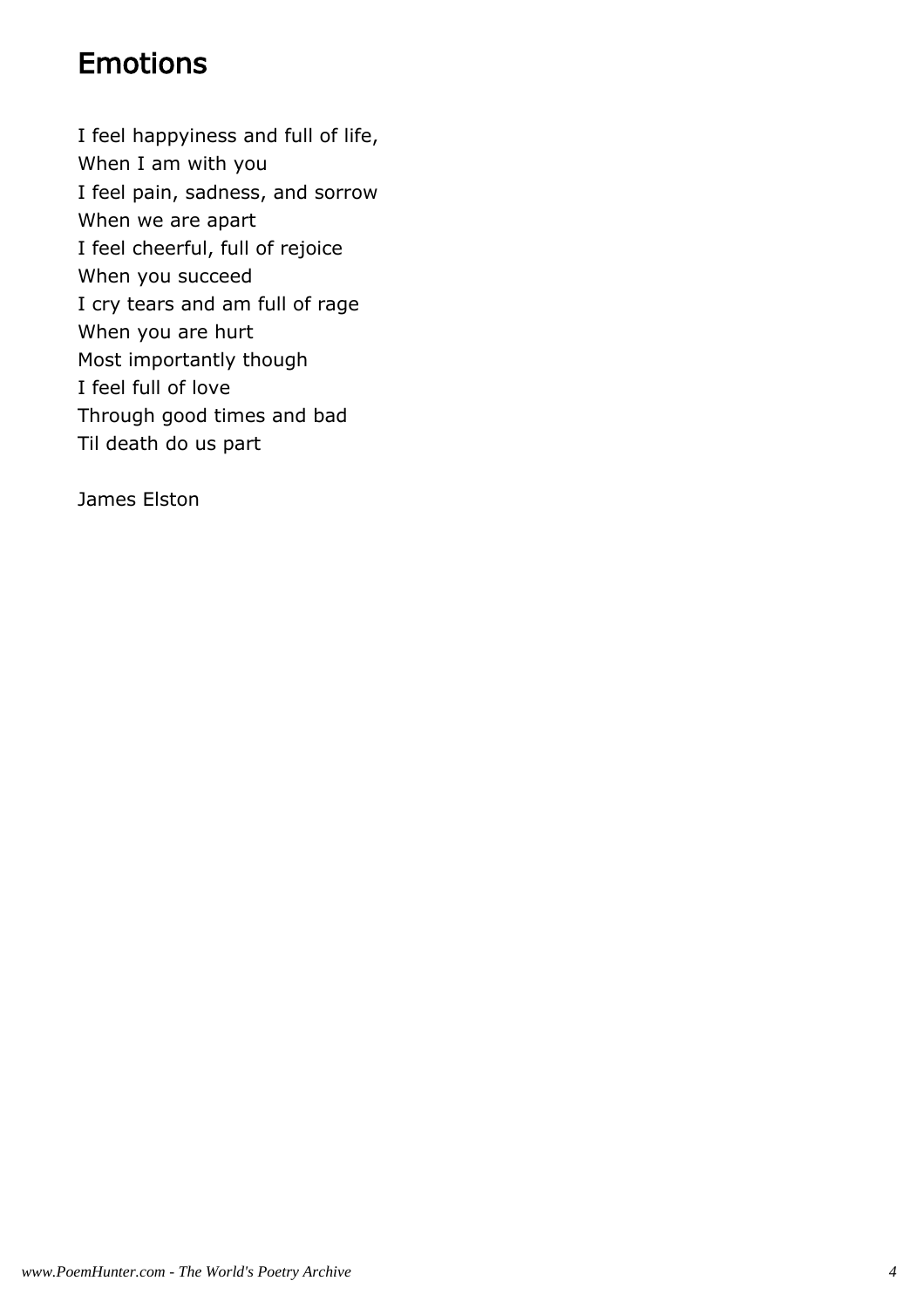#### Forever And Always

When I looked into your eyes You asked if I'd always love you Before either one of us could blink I told you Forever and Always

When we laid in bed at night You wondered if I would stay true Without any hesitation I told you Forever and Always

When I had to leave for war You told me to come home safe Before a tear could fall upon your face I told you Forever and Always

When I said my goodbyes And kissed you one last time Before the words could leave my mouth You told me Forever and Always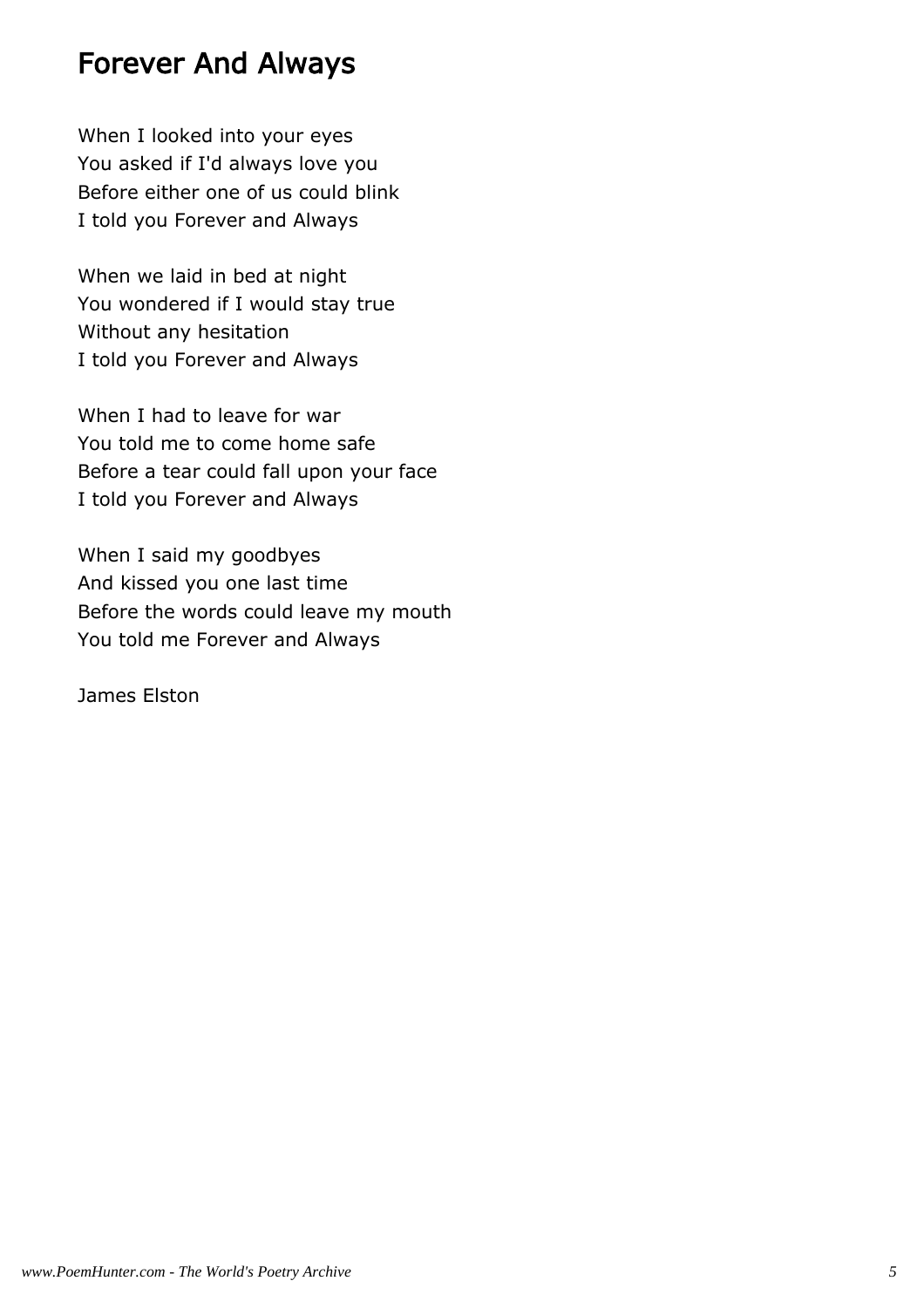#### Forever True

When I looked into your eyes And said those words 'I do' I saw the passion in your eyes That said forever you'd be true

After we had kissed each other and Danced our first slow dance Everyone could see that We were full of true romance

Some say nothing last forever I don't find this to be true Because if nothing last forever Then what happens to me and you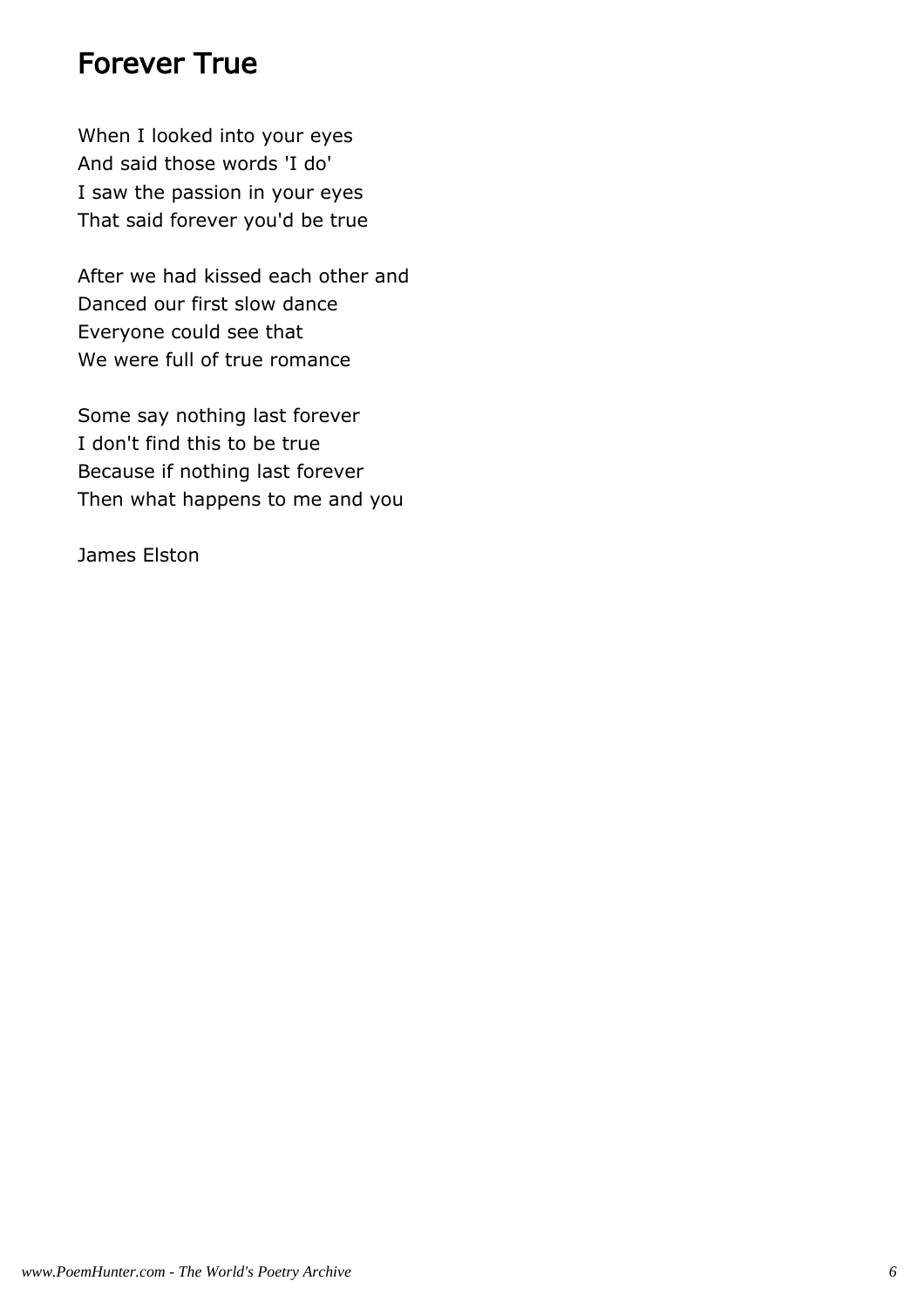# Gone

I know that I'm gone And promised I'd be strong But if I didnt miss you this much Then I know I'd be wrong

I love you through thick and thin Although our love is some what new But as long as I'm alive I know I'll always stay true

I know that I am gone And it seems like far too long 'Til I'm home again in your arms But I promise I'll be strong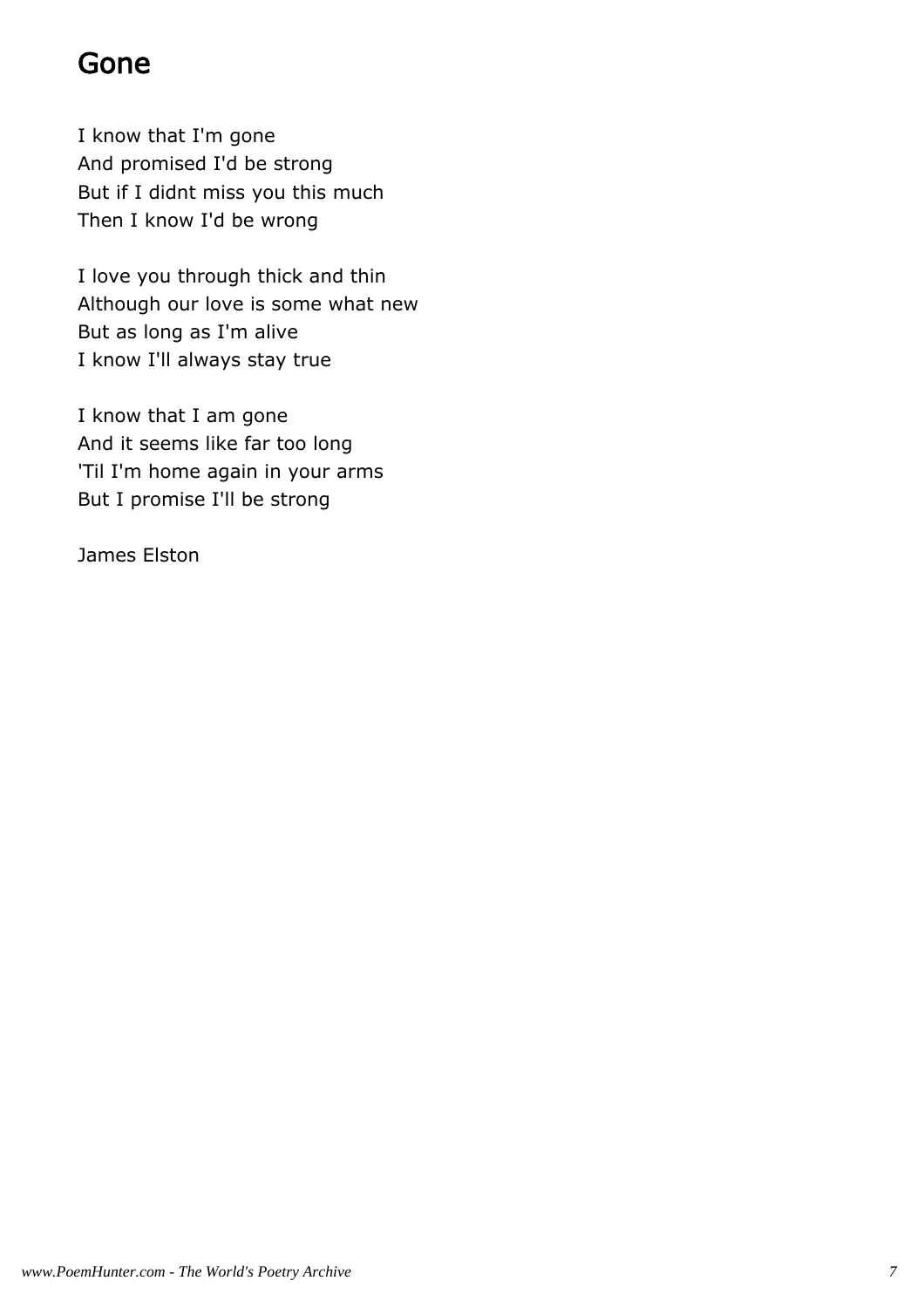# Hidden Beauty

From the pain, there came a life From the darkness, a light appeared Through the tears, the joy is exposed Now two people, unite as one

Through the crying, I hear life Among the screaming, sweet music fills my ears From the trembling, I feel the warmth This little wonder, equals one big family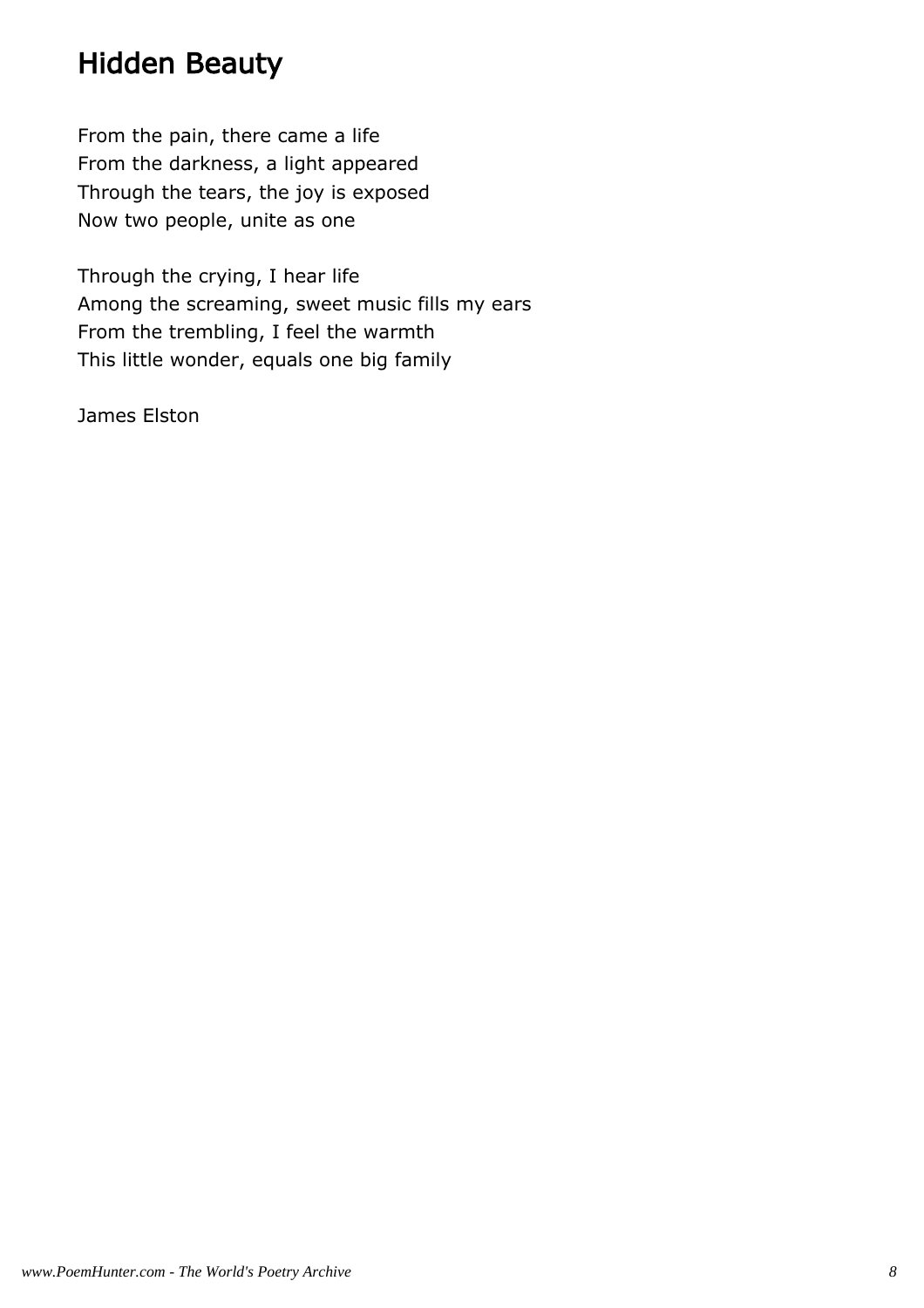# I Knew

When we first kissed On that chilly March night I knew from that moment on I had found my Ms. Right

It's wasn't your beautiful looks Or the way you flaunted it as you walked by What gave it away Was the twinkle in your eye

That first night we spent together As I held you close to me I could tell the feeling was mutual We both knew it was meant to be

Now that our wedding date approaches My feelings are still true Because until the day I die I will always love you.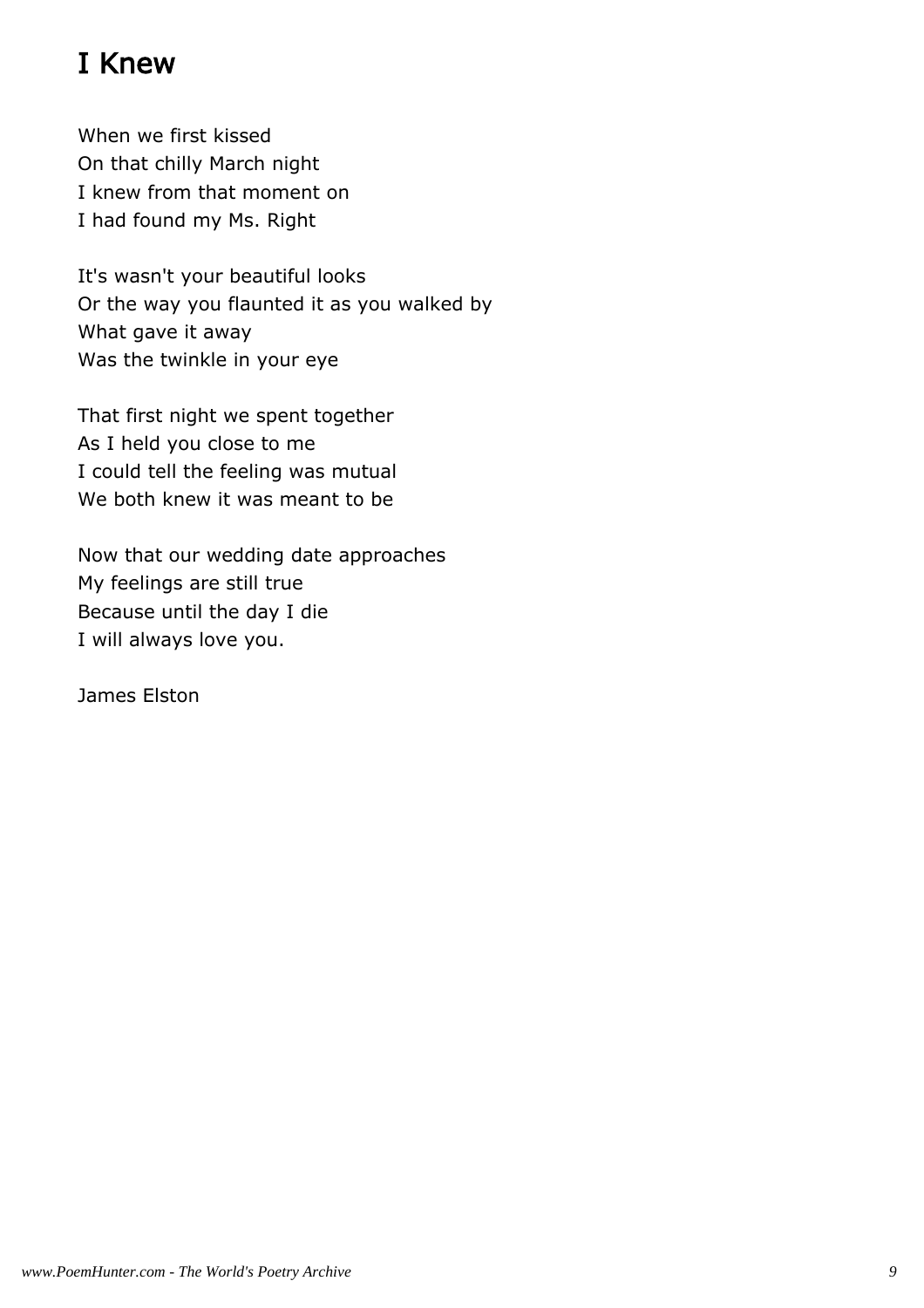# I Promise

I promised I would love you That's what I plan to do Whether I am in your arms Or standing on the moon

They say we are too young To know what true love is But I say they are wrong Because I can feel it when we kiss

Love is a funny thing Which might me somewhat new But no matter what people say I promise I will always love you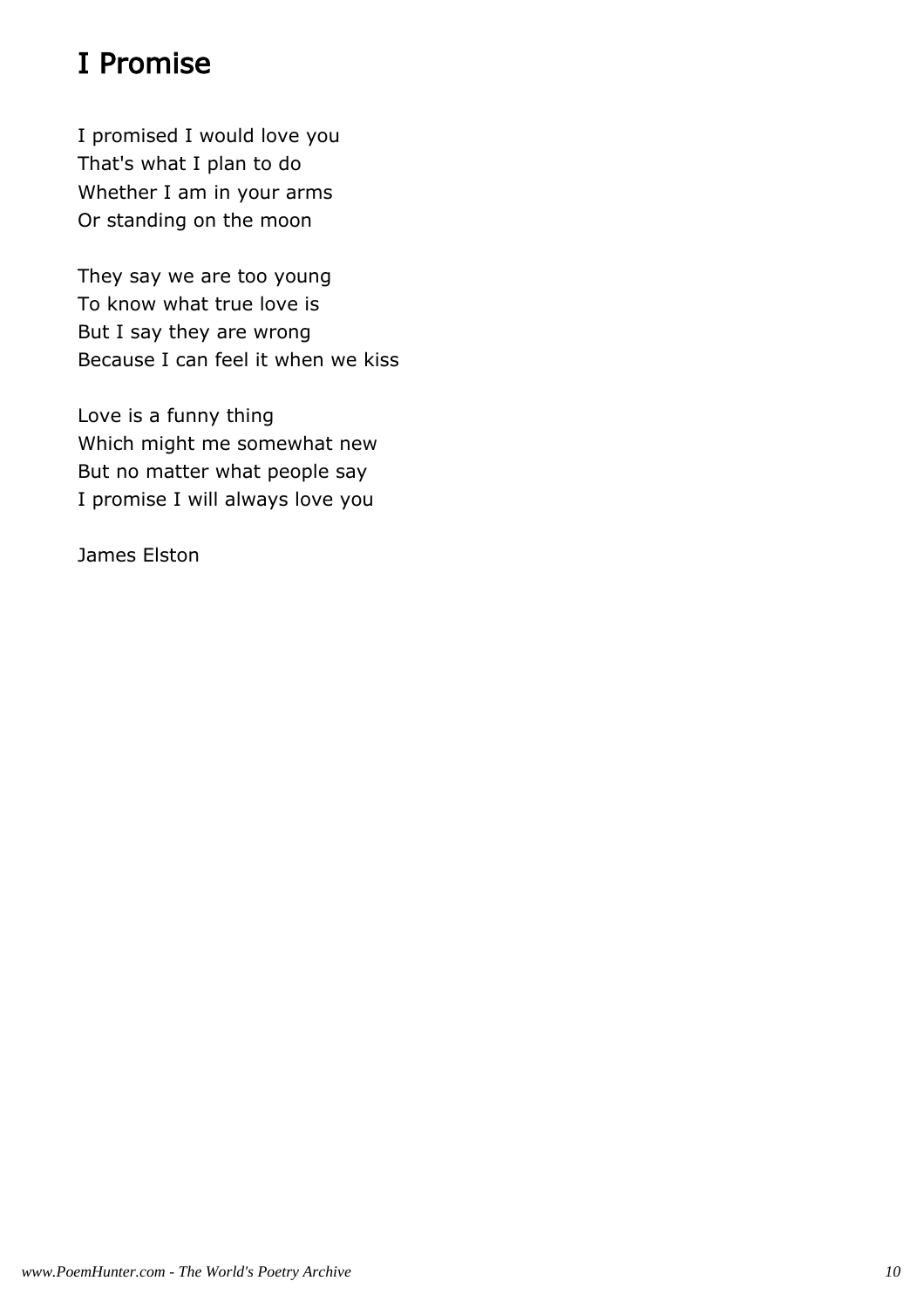### Love

I will always love you Forever I'll be true Look into my eyes They'll tell you, 'I LOVE YOU.'

I will always love you No one else will do Feel our lips interlocked They'll tell you, 'I LOVE YOU.'

I will always love you No one else is quite like you The chill I feel in my spine Will tell you, 'I LOVE YOU.'

My heart will tell you, 'I LOVE YOU.' Forever your my boo No matter what happens I will always love you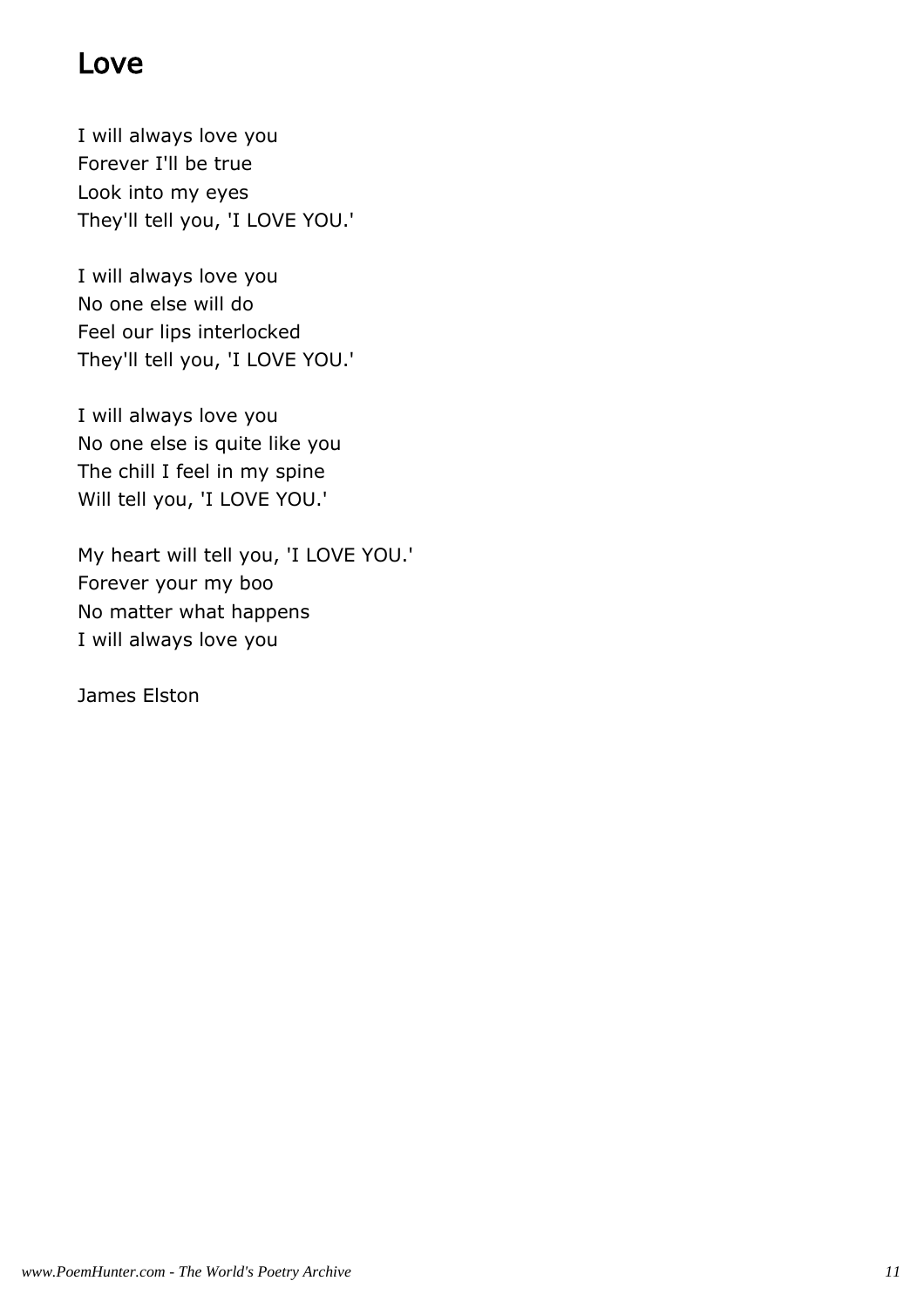# Miles Apart

From Florida to Kuwait We are miles apart But that really don't matter Becuase we are connected at heart

I know that it's hard And sometimes it gets rough But that don't bother us too much Because we know our love is tough

No matter the situation Whether it's happy or sad It doesn't really matter because the good times outweigh the bad

So I'm in Kuwait We're miles apart But no matter where we are You will always be in my heart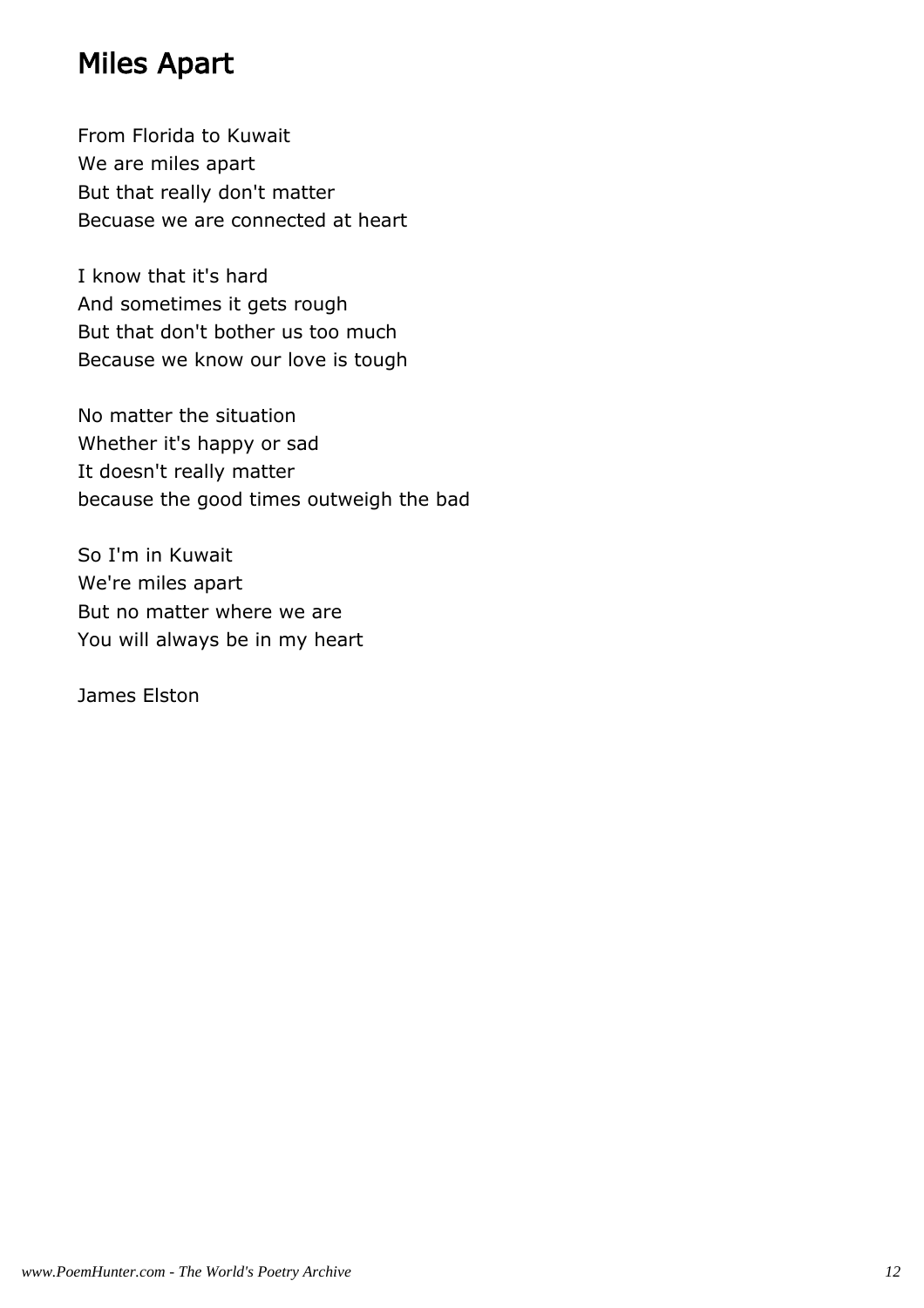# Missing You

Every night of every day I think of your beautiful smile Your long, dark hair and Your lucious pink lips

Every minute of every hour I replay the sound of your laughter The sweet melody of your voice The feeling of our lips interlocked

Evert moment I get the chance I stare at the picture of me and you Then it dawns on me How bad I am missing you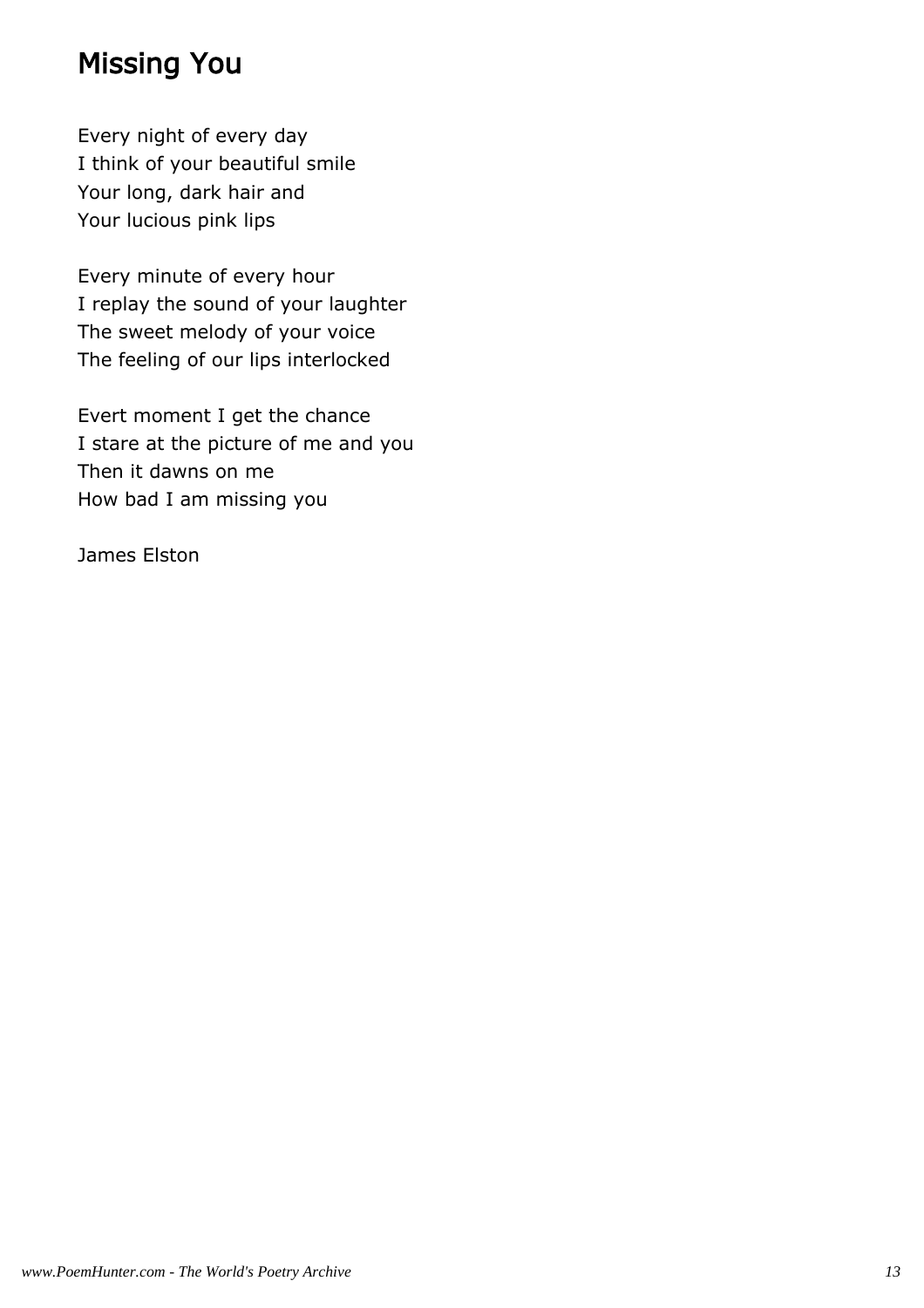# My Baby

Far more beautiful then words can describe Empty is how I feel without you by my side Loving you is all I ever want to do I give you my heart and soul Couragously I wait Anticipating when once again you will be by my side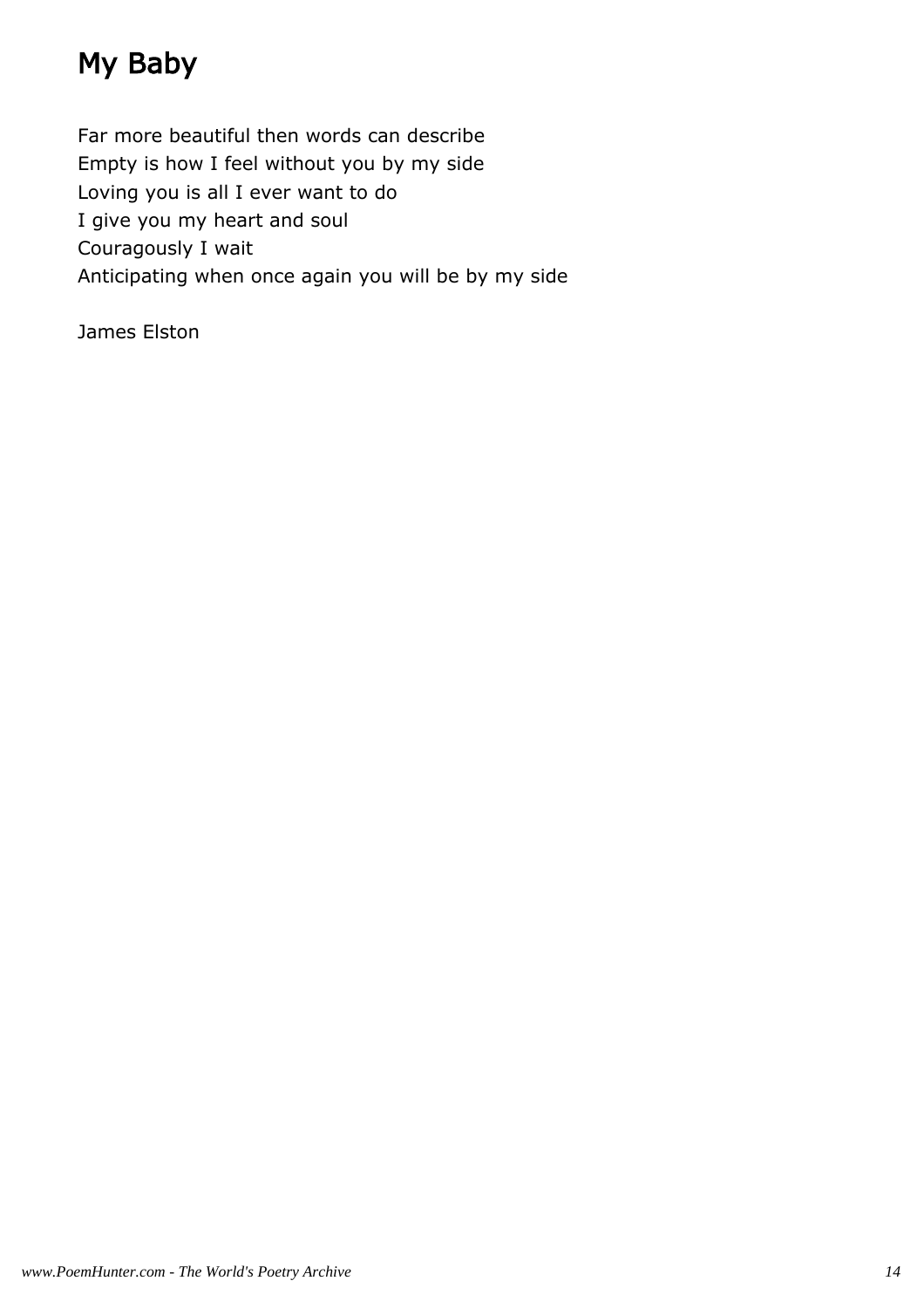# Our Love

Inevitable Our feelings we share Undeniable Our love for one another Forever We will be together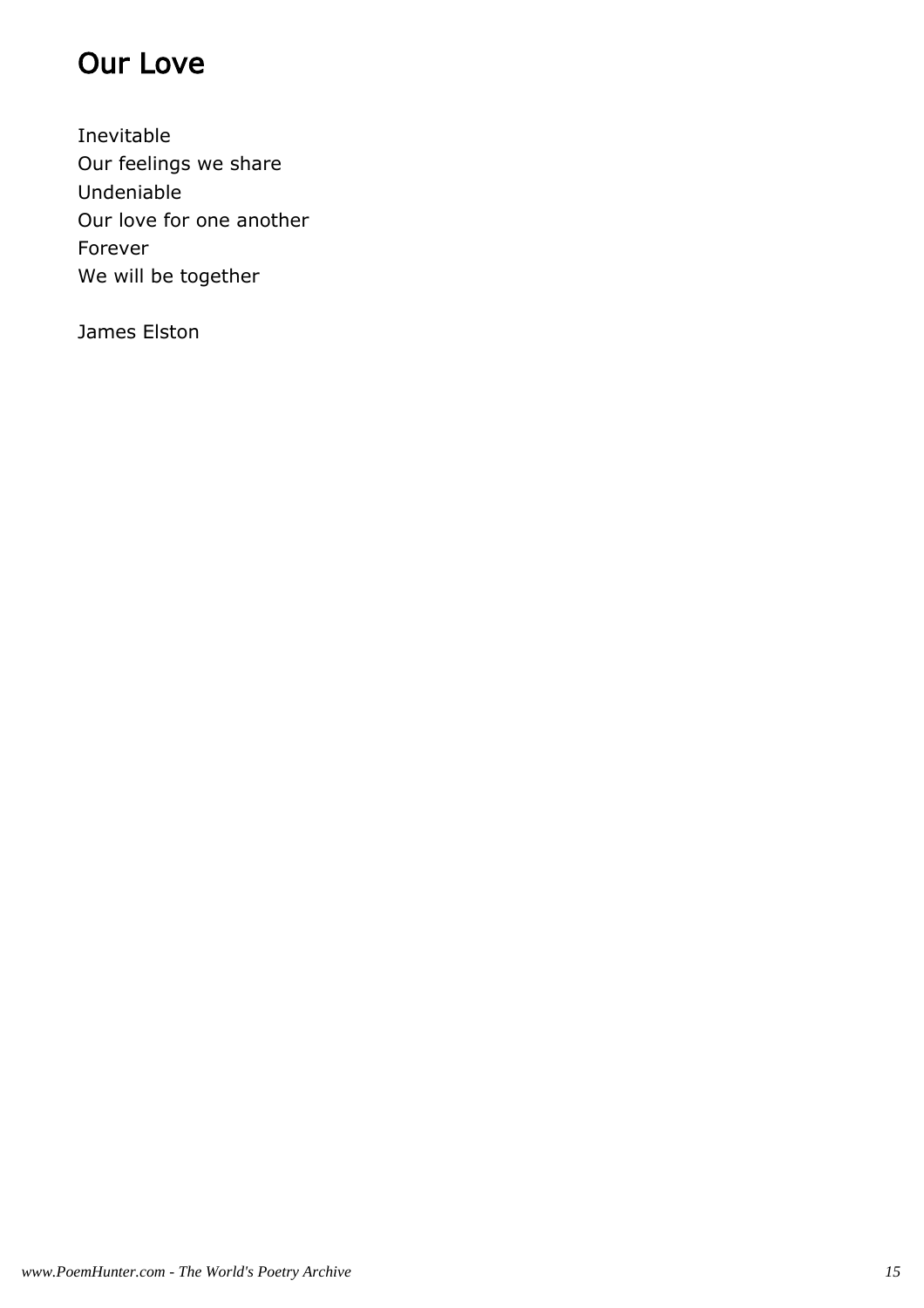# Perfect

Why is it that they say nothing can be perfect Is it because they themselves are not perfect Or maybe thier lives are not perfect If nothing is perfect then does perfect exist.

#### YES!

For those who look at the glass half full Everyday is perfect as long as they are alive As long as they are with the ones they love Everything is perfect.

For those who view the glass half empty Never will anything be perfect Their lives, their love ones, their jobs Will always lack perfection.

My life is perfect Loving family, loving fiance, and beautiful kids I couldn't ask for nothing better When I am with them my life is perfect.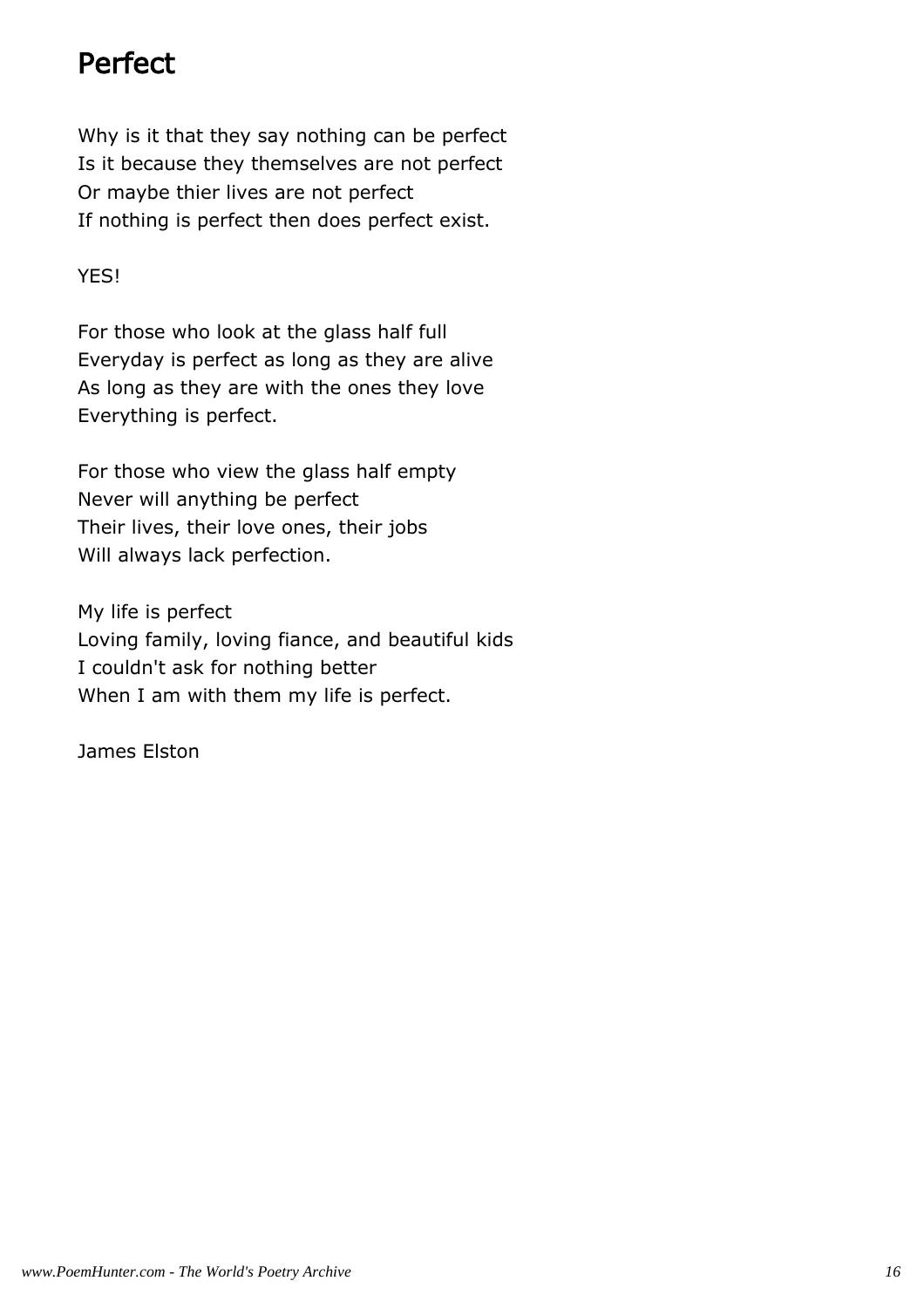# Real Love

I never use to believe in love To me it never existed All it did was bring me pain Therefore I tried to resist it

Every time I thought I had love It was ripped away from me I guess for certain people Love is not meant to be

I was happy being single Because I never had to frown Then you came into my life And turned it upside down

I was cautious at first I didn't want to move too fast I already had enough bad chapters In my terrible dating past

I could see you were different though Money didn't matter to you In fact what you wanted is what I wanted Someone who's love is true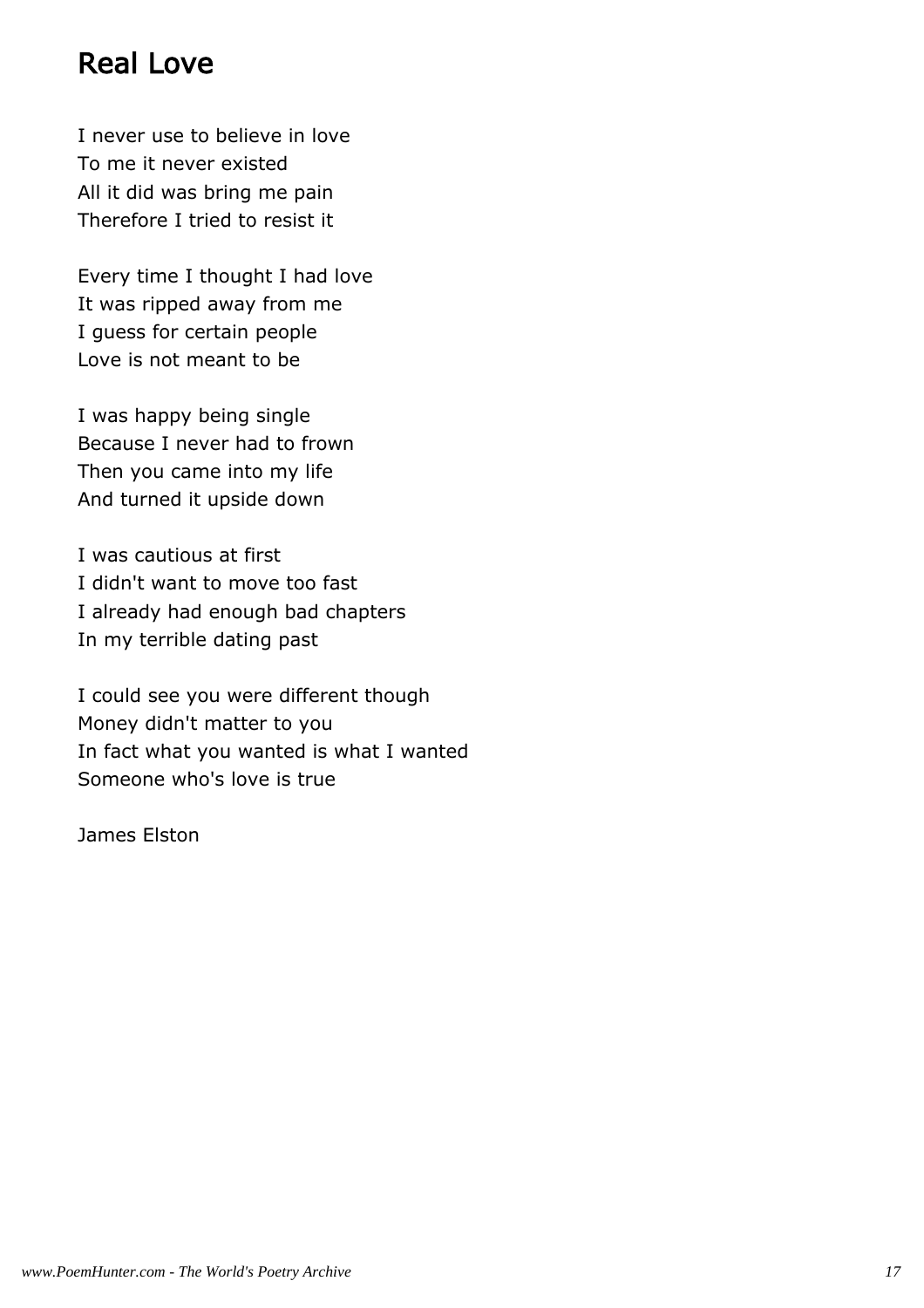#### Sadness Strikes: In Memory Of Cory Lidle

One day your on top of the world Liked by all your peers Pitching in the Major Leagues And receiving lots of cheers

Pitching for the Yankees The most historic team of all He was doing what he loved Getting paid to play baseball

Then he was gone Taken from us much too soon When his plane crashed That New York afternoon

He was a great teammate And a loving family man We send our condolences From his many baseball fans

One day your on top of the world Then suddenly its gonne Just remember to appreciate life The way Cory Lidle had always done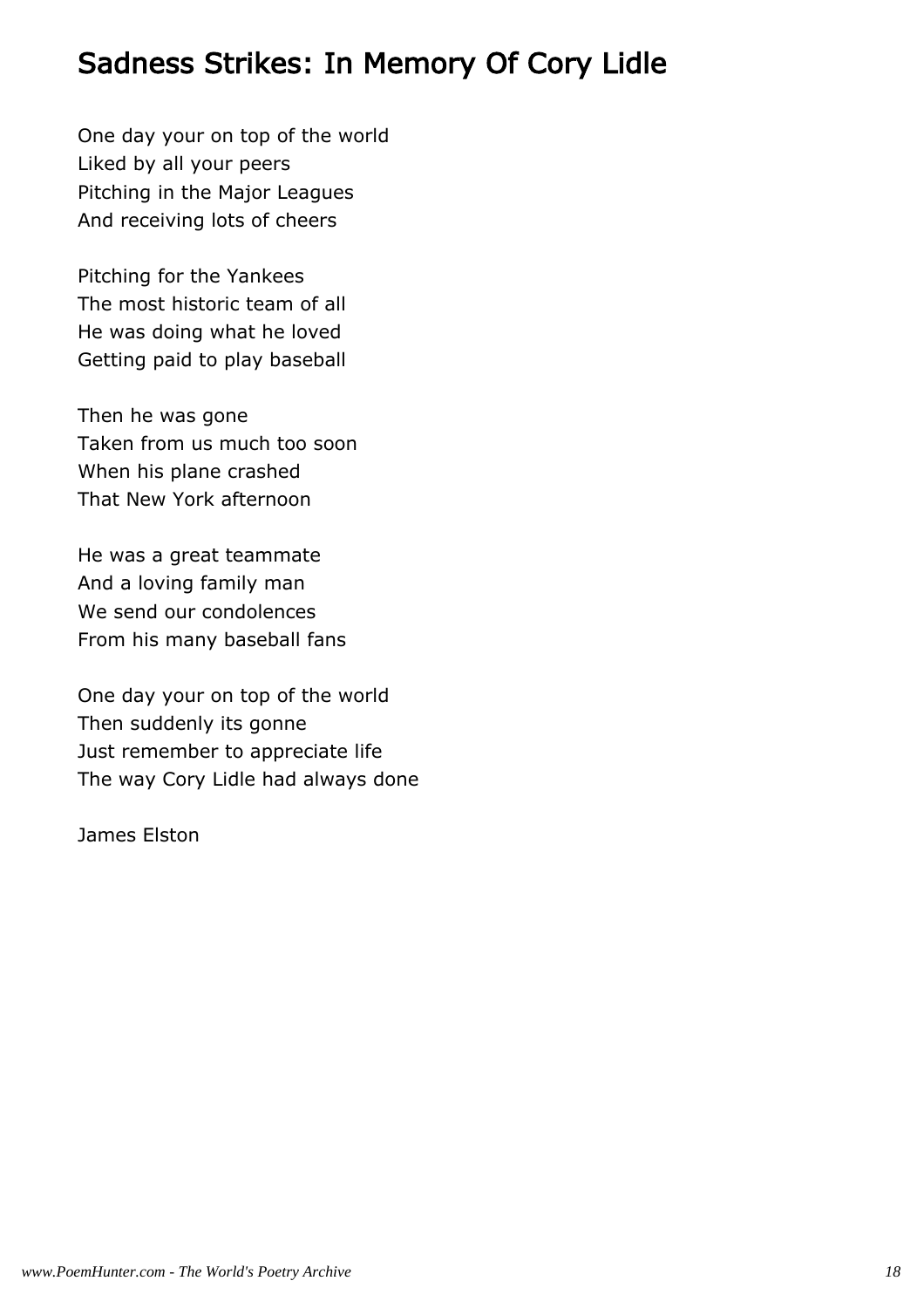#### Scattered Pieces

When we first met My heart was like a puzzle Over time pieces had been scattered everywhere You didn' care You wanted to be mine So you decided to put my heart together again It was a slow process at first Your patience was tested Yet you persevered So we stand, together at last Just one more piece to go Say 'I do' and my heart will be complete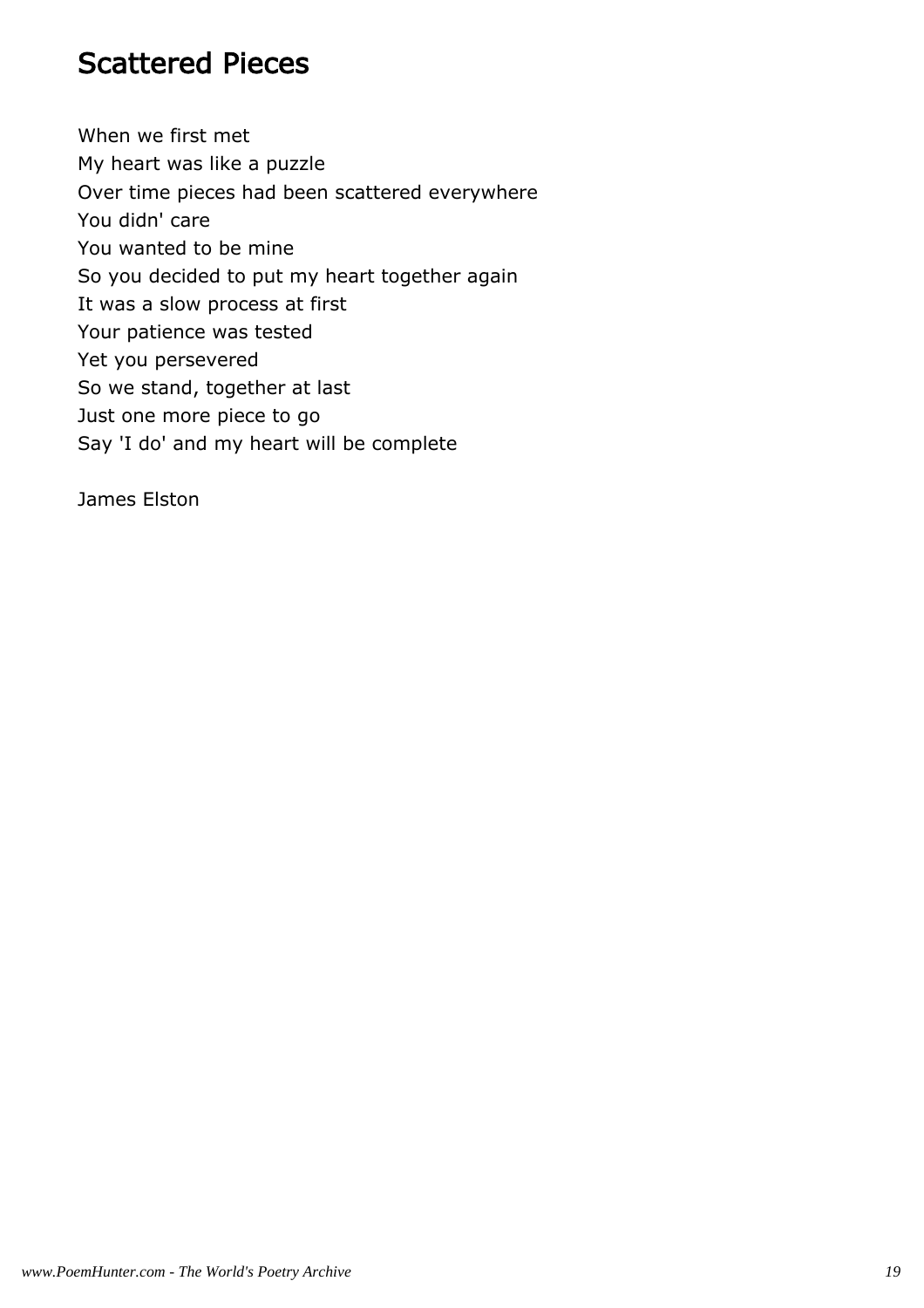# **Struggling**

I struglle day and night To provide for my family I work real hard at night Then go to school at day

I struggle to provide Making sure everyone gets to eat Watching my paycheck get depleted Wishing the bills will cease

I struggle to get through the day Dreading what may come I know I will survive though because Your love can always conquer my sorrow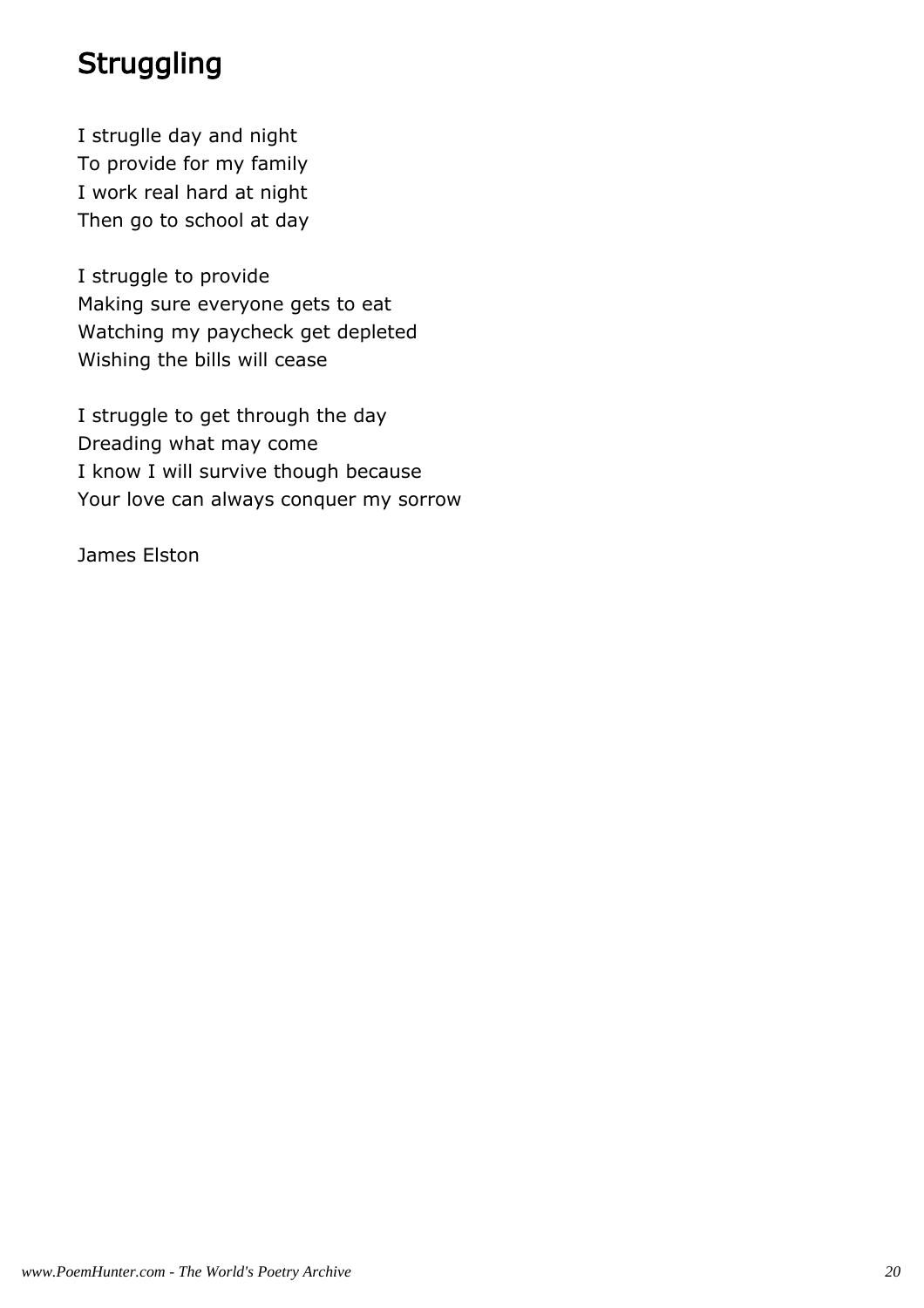# **Thankful**

I am thankful for everything That you two have done I am sure it was quite stressful And at times, not much fun

From the ninja turtle phase To all the baseball gear You always found a way To make sure I never finished in the rear

I know I don't show it often But most of your knowledge was caught And now that I am raising my own kids I find myself quoting you a lot

I know sometimes it was tough And we may of said some things we didn't mean But even to this day I wouldn't change a thing

I am sure it was quite stressful And at times, not much fun I am thankful for everything That you two have done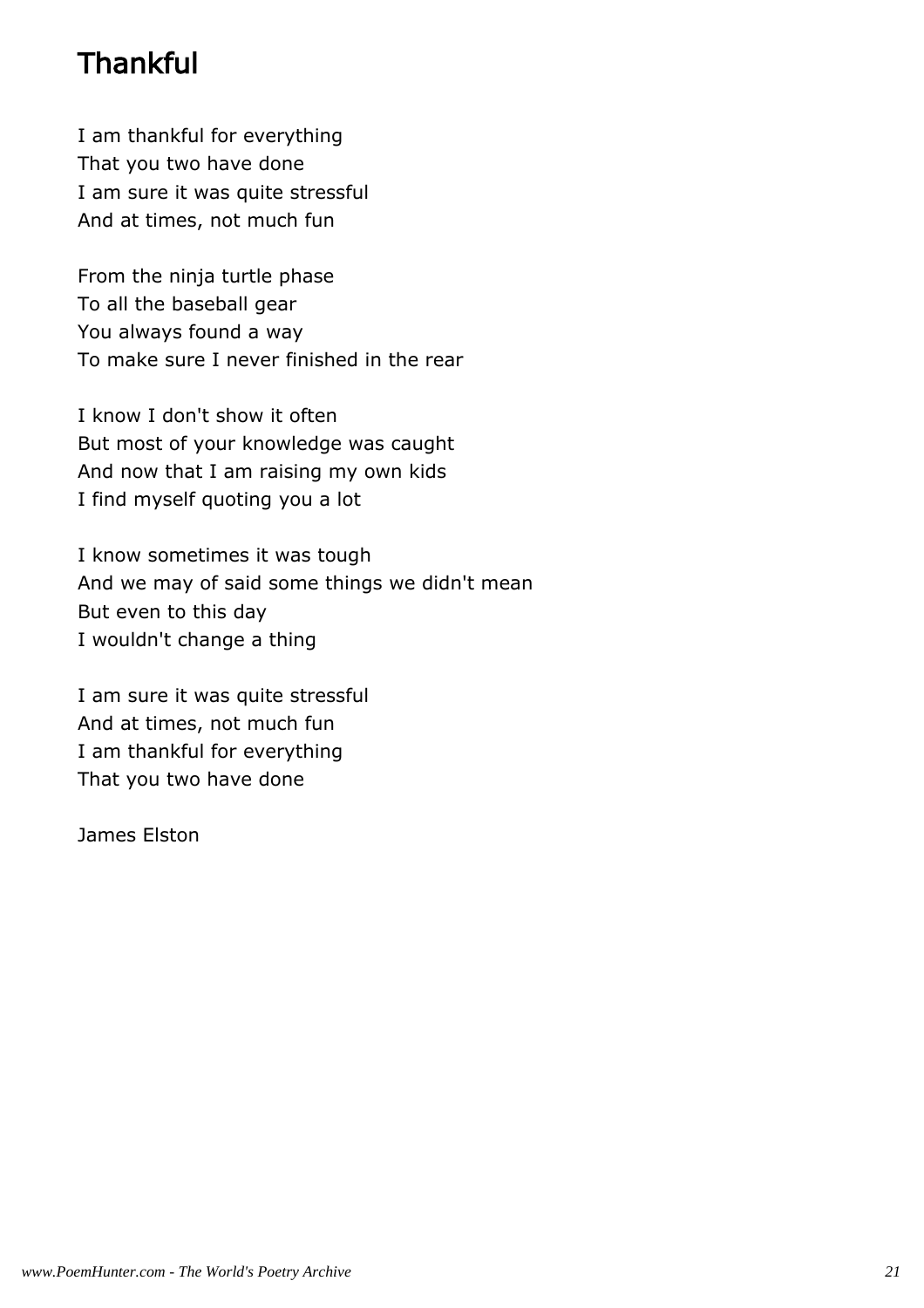# Tribute To Courage

Courage is doing what is right Without having to be told Courage is manning up When you know you've done something wrong Courage is looking the enemy in the eye And telling them to just bring it Courage is having fear But still staying strong Courage is facing adversity But being able to overcome it Courage is leaving your family behind To defend the country you love Courage is being a soldier In the greatest army in the world Thank you for this courage That lets us live free May God bless you And come home safely to your families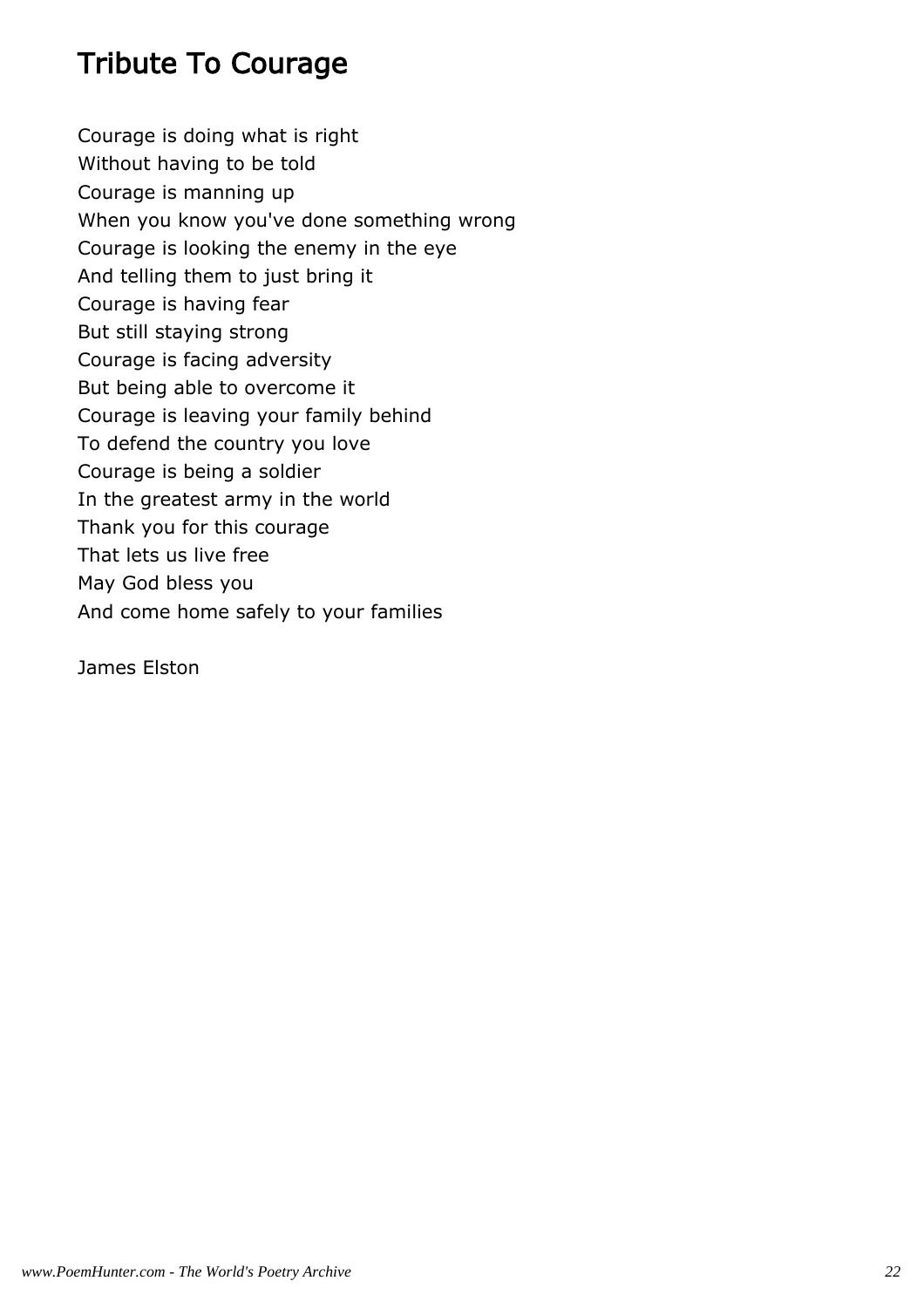#### With You

With you I am strong Happy as can be Every morning I wake up I'm glad your next to me

With you I am everything No one can measure up to me Well, maybe one person That's you, my sexy honey bee.

With you I am lively My true self I can be That's why I didn't wait too long To ask you to marry me

With you I may argue And most times I am wrong I realize that I love you So it never lasts too long

With you I feel like Superman And your my Lois Lane Because I love you so much Not even kryptonite can bring me pain

I feel complete Like I have nothing left to prove And I will always feel that way As long as I'm with you